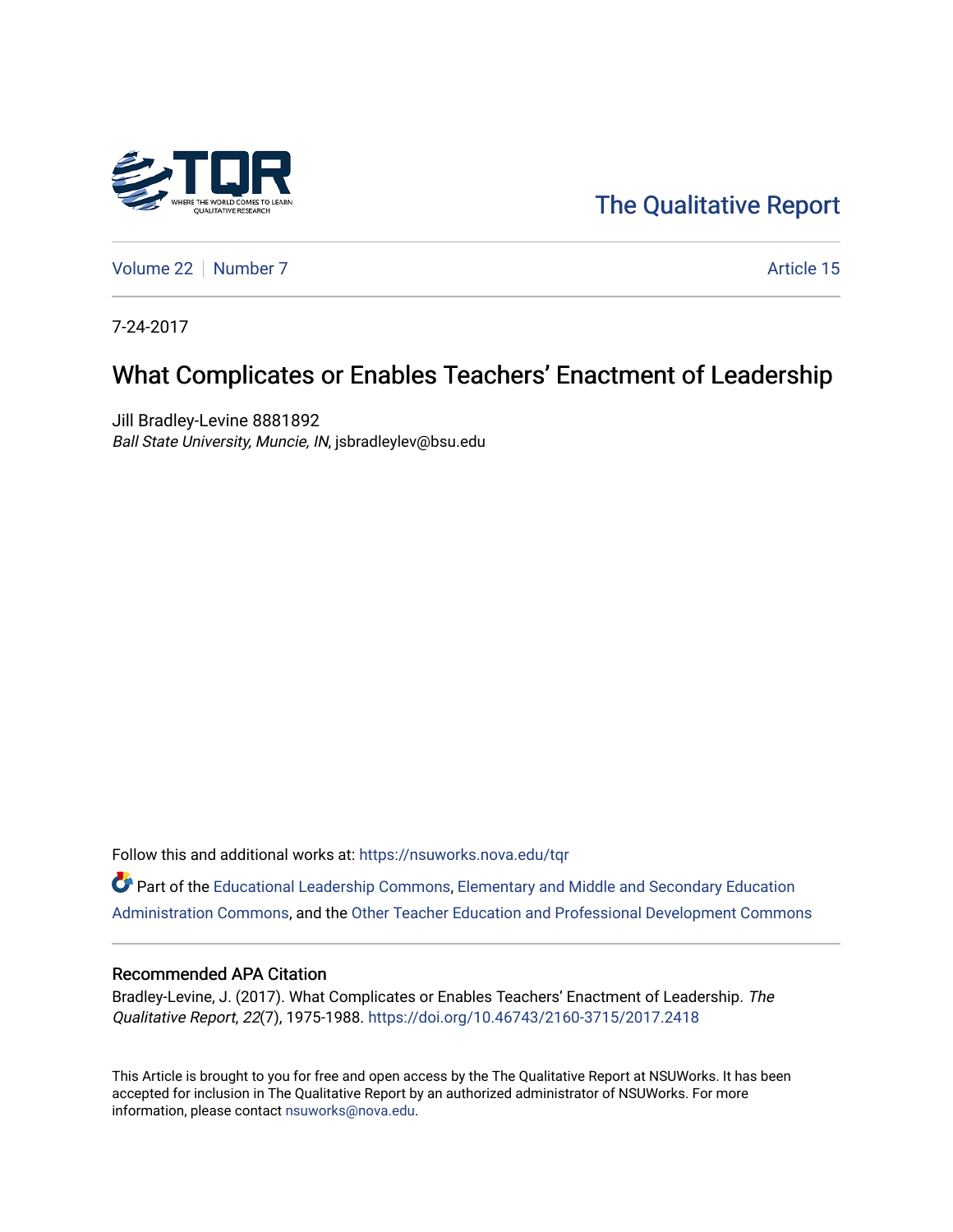

# What Complicates or Enables Teachers' Enactment of Leadership

# Abstract

This article presents findings from a case study that describes the ways that four teachers pursuing their master's degree in teacher leadership engaged in leadership activities in their schools. In order to explore this purpose, this study examines two research questions: (1) How do teachers enact leadership in their schools and (2) What complicates or enables teachers' leadership activity? Findings indicate that the norms of the teaching profession including equality and privacy affect teachers' enactment of leadership in their schools. Teacher leaders limit their work based on their knowledge of these norms, their past experiences engaging in leadership, and the culture present in their schools.

# Keywords

Teacher Leadership, Professional Norms, Qualitative Inquiry

# Creative Commons License



This work is licensed under a [Creative Commons Attribution-Noncommercial-Share Alike 4.0 License](https://creativecommons.org/licenses/by-nc-sa/4.0/).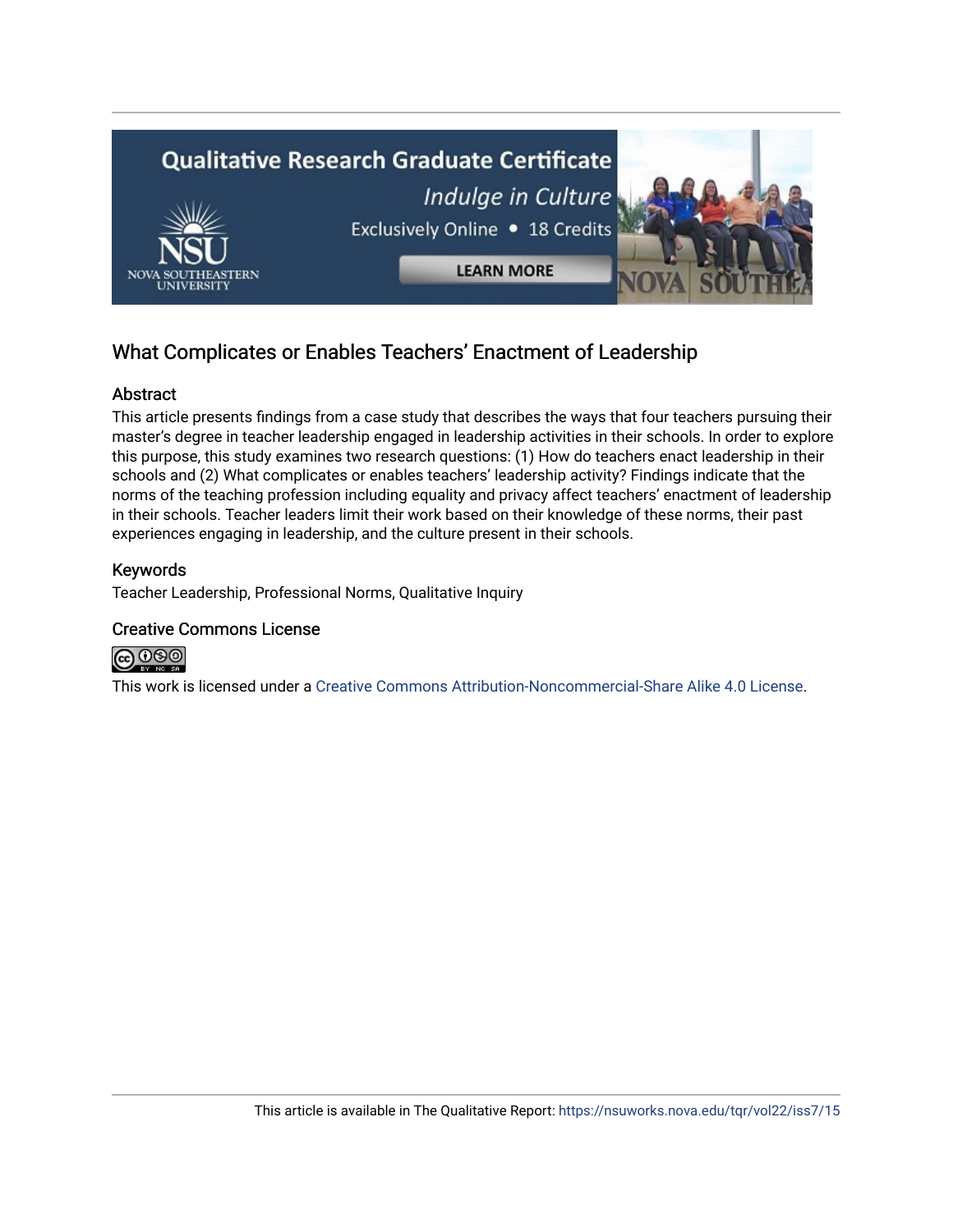

# **What Complicates or Enables Teachers' Enactment of Leadership**

# Jill Bradley-Levine Ball State University, Muncie, Indiana, USA

*This article presents findings from a case study that describes the ways that four teachers pursuing their master's degree in teacher leadership engaged in leadership activities in their schools. In order to explore this purpose, this study examines two research questions: (1) How do teachers enact leadership in their schools and (2) What complicates or enables teachers' leadership activity? Findings indicate that the norms of the teaching profession including equality and privacy affect teachers' enactment of leadership in their schools. Teacher leaders limit their work based on their knowledge of these norms, their past experiences engaging in leadership, and the culture present in their schools. Keywords: Teacher Leadership, Professional Norms, Qualitative Inquiry*

This study examined the ways that four teachers attempted to engage in leadership activities within their schools as they learned about leadership practices through an educational leadership graduate program. In order to facilitate understanding, I first examine the context of teacher leadership and teacher professional norms in the United States. Next, I share details about the study design, graduate program, participants, methods of data collection, and analysis procedures. Then I describe the findings as shared by the participants. Finally, I discuss the implications of the findings on teacher leader practice.

# **Background**

Traditionally, teachers in the United States have instructed students while administrators managed teachers' work. According to Danielson (2006), "in many states and school districts, the work of teaching is regarded as following procedures or instructional plans designed by others and under the close direction of a supervisor" (p. 13). Such conditions created a situation where teachers with a desire to "extend their influence" beyond the classroom had few options, and often the choices available required teachers to leave the classroom to become administrators, counselors, or other middle managers (Danielson, 2006, p. 15). These options did not satisfy teachers who wanted to utilize their expertise and commitment to positively influence their colleagues' work with the goal of improving teaching and learning.

Early teacher leadership was embedded in formal roles with distinct responsibilities. Hatch, White, and Faigenbaum (2005) discussed three waves of teacher leadership in the U.S., starting in the 1970s. Teachers were first invited to become department heads, who functioned as middle-managers. Their responsibilities included compelling teachers within their departments to be cooperative team-players (Little, 2003). These roles were soon expanded to include expert positions such as curriculum or staff developer (Little, 2003). Principals often controlled the work of such teacher leaders, utilizing them to implement new programs and curriculum. The third wave saw a significant shift in focus to colleague support roles such as mentor. Such roles offered opportunities for more teachers to become leaders.

By the start of the  $21<sup>st</sup>$  century, definitions of teacher leadership in the U.S. had moved beyond formal roles. For instance, Katzenmeyer and Moller (2001) characterized teacher leaders as those who "lead within and beyond the classroom, identify with and contribute to a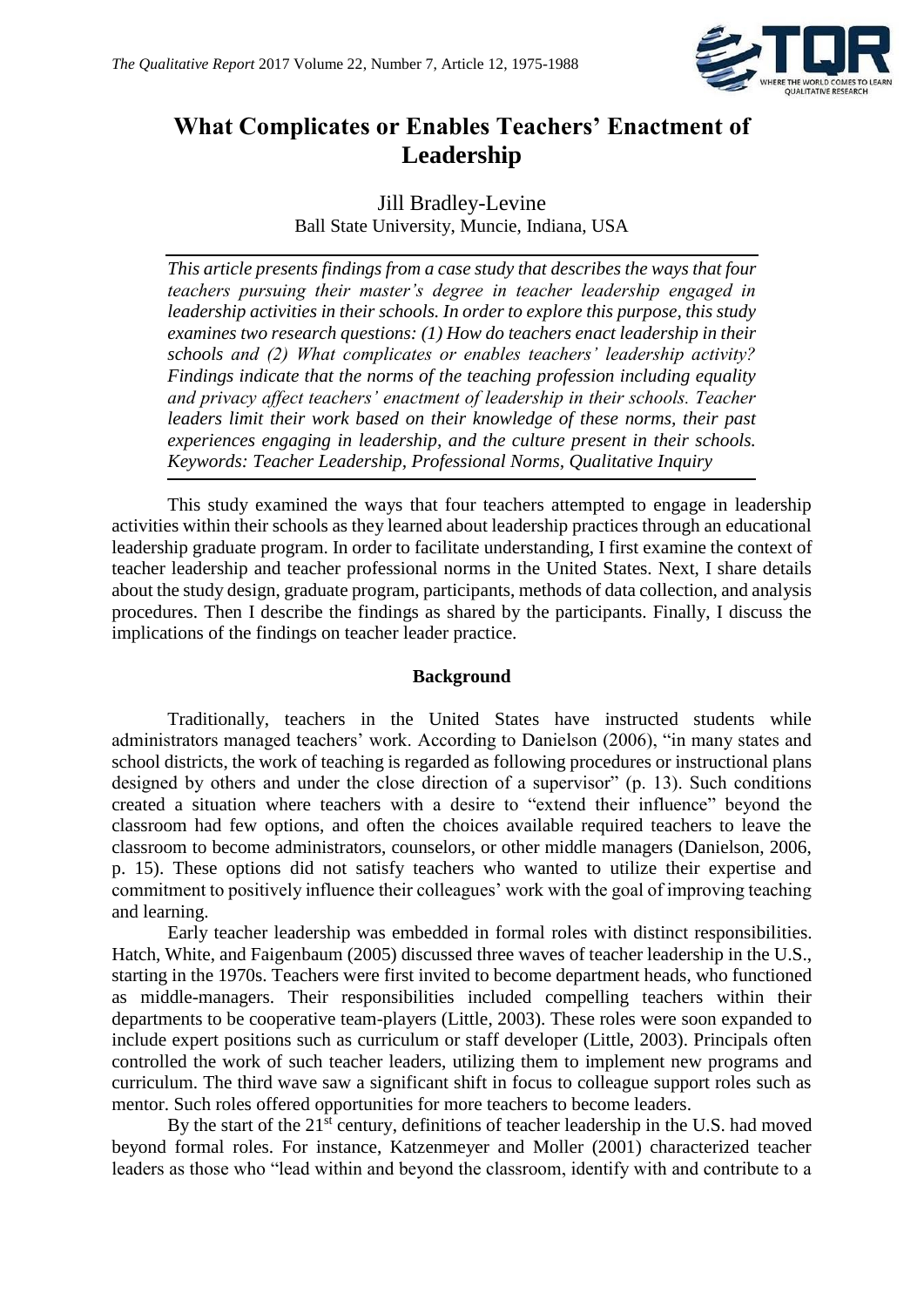community of teacher learners and leaders, and influence others toward improved educational practice" (p. 5). Similarly, York-Barr and Duke (2004) defined teacher leadership as "the process by which teachers, individually or collectively, influence their colleagues, principals, and other members of school communities to improve teaching and learning practices with the aim of increased student learning and achievement" (pp. 287-288). These descriptions emphasize that teacher leaders have the potential to influence their colleagues outside of formal leadership roles. But they fail to provide a description of what such teacher leaders actually do.

Danielson (2006) provides a more complete definition of teacher leadership as a "set of skills demonstrated by teachers who continue to teach students but also have an influence that extends beyond their own classrooms to others within their school and elsewhere" (p. 12). She describes the work of teacher leaders as establishing trust to cultivate positive relationships with an end to collaborating with colleagues to identify and address problems of teaching and learning. Further, teacher leaders are sometimes responsible for "managing a process of change" among their colleagues (p. 12). However, they also may inspire and support their colleagues simply to do what they currently do, but more effectively (Danielson, 2006).

## **Literature Review**

Early reviews of research reported few positive outcomes for teaching and learning when teachers tried to lead their colleagues. For instance, although Rowan (1990) summarized that teacher leaders in formal roles such as department head, master teacher, or committee chair found satisfaction from their position and were committed to their work, these teacher leaders did not broadly change teaching and learning within their schools. Likewise, Smylie (1994) explained in his literature review that teacher leaders were unsuccessful in altering the nature of teachers' work within their classrooms. The question, then, is why teacher leadership initiatives have had so little influence on teachers' work.

#### *Professional norms for U.S. teachers*

Some of the research on teacher leadership suggests that the norms of the teaching profession in the U.S. may limit the work of teacher leaders, whether they are appointed to a formal position or conduct their work through influence relationships (Duke, 1994). Lortie (1975/2002) studied the culture of teaching in the United States in the early 1970s. Although he collected the data shared in *Schoolteacher* over 30 years ago, he released a second edition of his text in 2002. In that edition's Preface, he acknowledged that "the major structures in public education are much the same today as when *Schoolteacher* was written in 1975" (p. vii). Lortie identifies two cultural norms that impact the work of U.S. teachers: a norm of egalitarianism and a norm of privacy (Lortie, 1975/2002).

## *Egalitarianism*

The norm of egalitarianism limits teachers' leadership work in various ways. Lortie (1975/2002) found that although U.S. teachers are comfortable asking for help or advice, they insist that such assistance should be offered only when requested. Thus, the norm of egalitarianism implies that teachers should focus on doing their own work, and not interfere with other teachers' work unless they are asked specifically for assistance. Therefore, although teacher leaders often seek collaborative learning opportunities through positive relationships with their colleagues, their work is viewed by these colleagues as creating inequitable status distinctions between them and other teachers (LeBlanc & Shelton, 1997; Lieberman & Friedrich, 2010; Little, 1995; Smylie & Denny, 1990). A few scholars have suggested that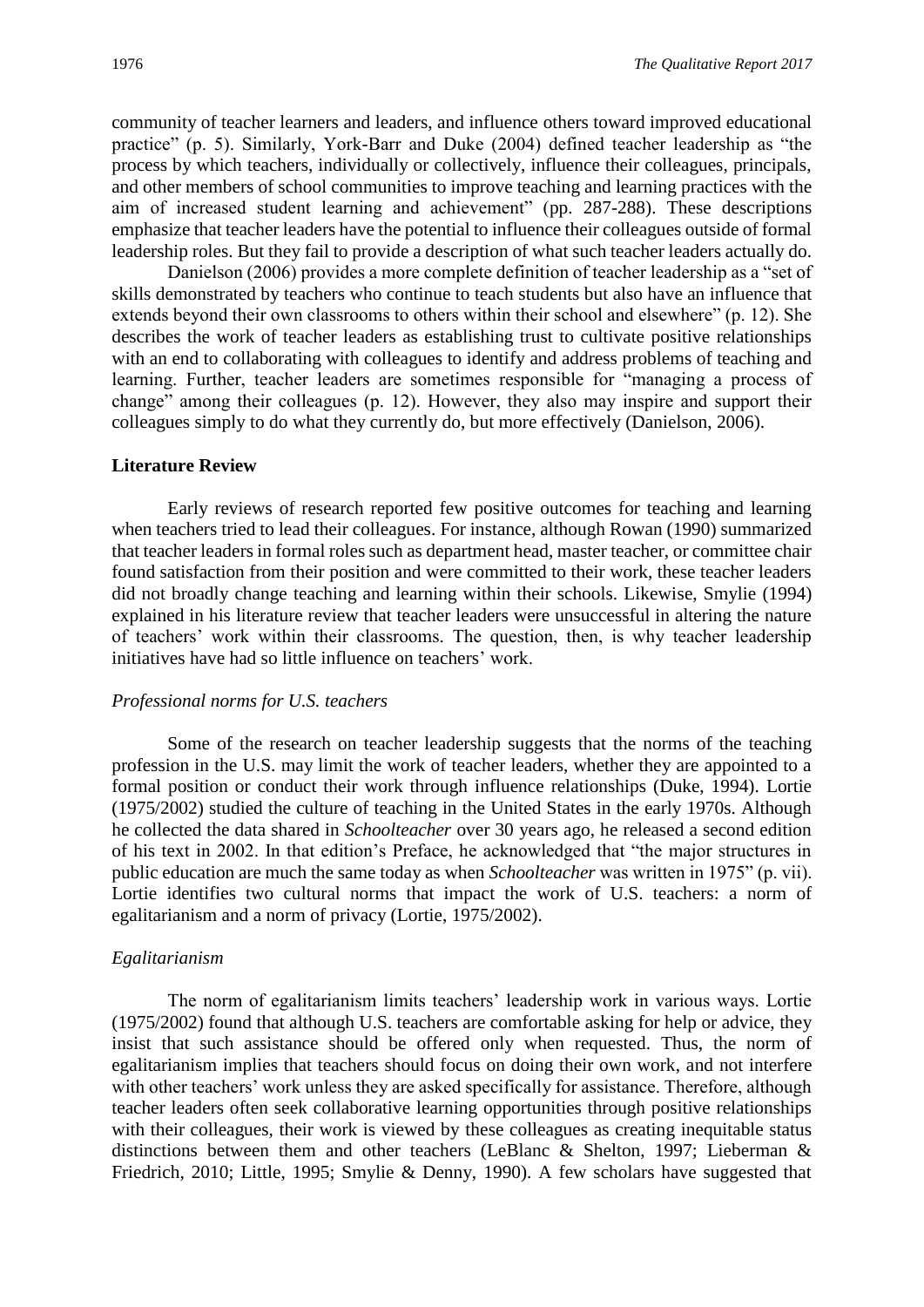teachers ought to lead only when the work revolves around instruction, and that they should not be involved in districtwide or schoolwide decision making (Smylie & Denny, 1990). However, Lortie (1975/2002) also relates the norm of egalitarianism to a teaching structure that "does not emphasize the acquisition of extrinsic rewards" (p. 102). In the U.S., teachers are suspicious of colleagues "who seek money, prestige, or power" (p. 102). This means that even when teachers focus their leadership work on instruction, they are still likely to be viewed with distrust by fellow teachers.

Additionally, Lortie (1975/2002) found that while most teachers believe it is acceptable for individual teachers to seek external rewards when they are working in solidarity with a teachers' union, they do not accept such behavior when individual teachers seek their own rewards independent of collective action. Nevertheless, teacher leaders have often been allocated tasks that "emphasized individual job enhancement over collective improvement" (Lieberman & Friedrich, 2010; Stoelinga & Mangin, 2010, p. 3). These leadership roles distinguish and separate teacher leaders from their colleagues, and as a result, teachers are more likely to resist this sort of leadership enacted by their colleagues (Lieberman & Friedrich, 2010). Moreover, reward distribution structures for teachers in the U.S. also deemphasize the individual pursuit of external rewards, which may be characterized by additional leadership responsibilities (Lortie, 1975/2002). For instance, teachers have typically earned pay raises automatically every year, which are determined through union negotiations. Further, teachers often earn additional raises when they pursue higher education through master's programs or additional certifications. In other words, teachers' "income goes up primarily as one acquires seniority and takes courses" (Lortie, 1975/2002, p. 102). Therefore, if teachers are compensated financially in any way for additional leadership work, their colleagues are more likely to resist their efforts because such work does not follow these traditional reward distribution structures.

# *Privacy*

The norm of privacy has also hindered teachers' leadership work. Lortie (1975/2002) found that a "sink-or-swim" attitude characterizes the socialization of U.S. teachers into the teaching profession (p. 160). For instance, although mentoring for novice teachers is accepted, experienced teachers expect to be left alone to do their work unless they ask for help, as described above (Little, 1988; Lortie, 1975/2002). Indeed, Lortie (1975/2002) noted that the norm of privacy shelters teachers from "unsolicited interventions by others" including colleagues (p. 195). In addition, because the "rewards of teachers are earned in isolation," they often respect each other's privacy and avoid "intruding on classroom boundaries" (Lortie, 1975/2002, p. 192). In other words, teachers mutually uphold an expectation that they will not interfere with each other's work as it relates to teaching and learning within their individual classrooms.

However, Lortie (1975/2002) observed that U.S. teachers are typically interested in their colleague's work despite that they "do not share a powerful technical culture" (p. 192). As described above, teachers are comfortable seeking help from each other. Additionally, they expect their colleagues to take equal responsibility for tasks that must be done outside of their classrooms (Lortie, 1975/2002). In fact, schools with a culture of shared responsibility respond most positively to teachers' leadership work. For instance, Little (1988) suggests that "the prospects for school-based teacher leadership rest on displacing the privacy norm with another that might be expressed this way: 'It's part of your job to ensure that all the teaching here is good teaching" (p. 94). But this suggests a shift away from taking collective responsibility for schoolwide tasks toward taking mutual responsibility for teaching and learning, something that Lortie (1975/2002) found teachers to resist in favor of "the individual's right to choose between association and privacy" (p. 195).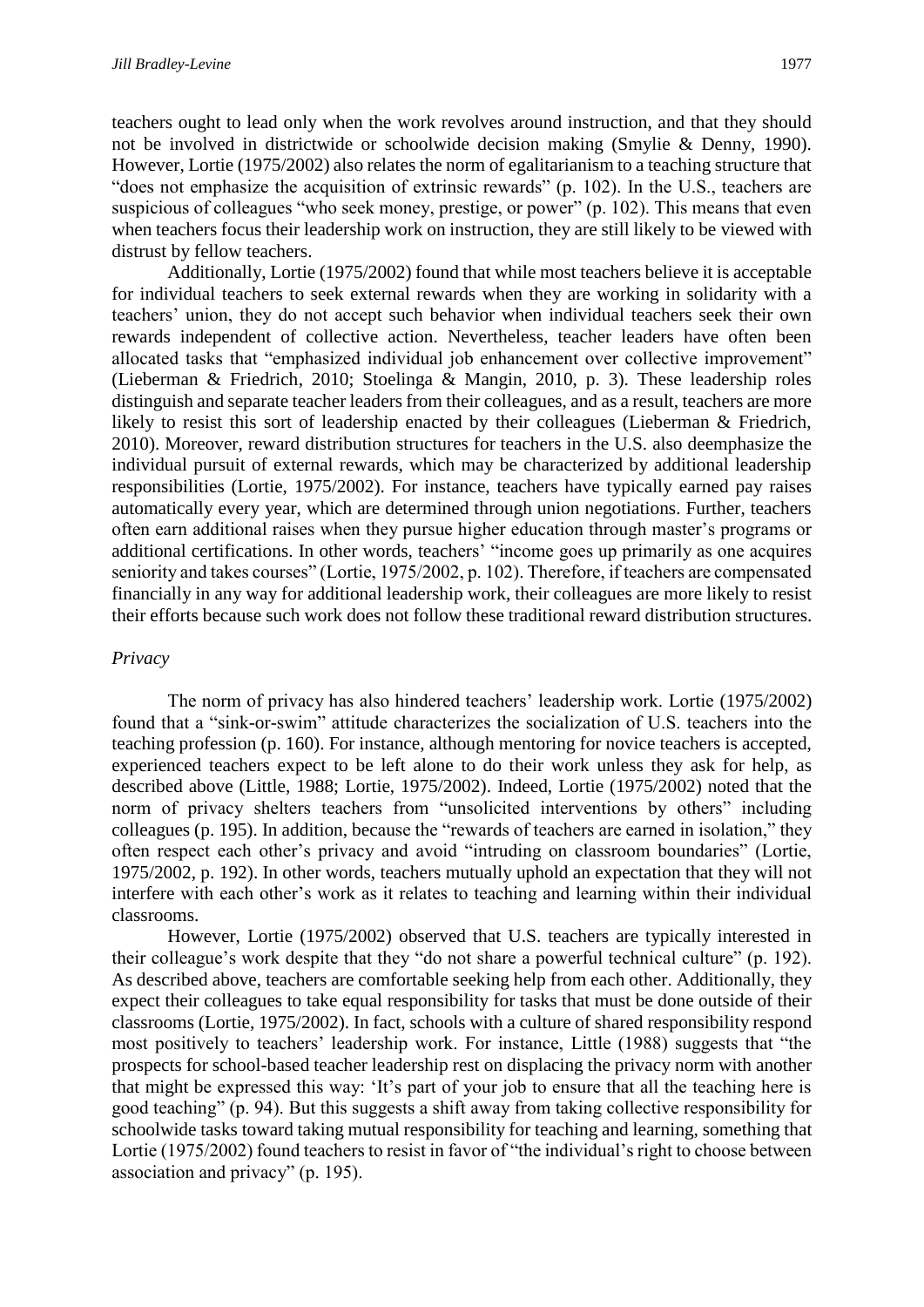Undeniably, establishing a more collaborative community among teachers provides teachers who lead with a space in which to work more successfully. Teachers engaging in leadership, in particular, facilitate the process of developing collaborative communities when they seek "to establish more collegial relationships, affirm other teachers' expertise, and accomplish positive outcomes for their students" through their leadership work (Lieberman & Friedrich, 2010, p. 31; Lieberman, Saxl, & Miles, 1988). These behaviors result not only in greater transparency, but also in a more egalitarian leadership structure across the school (Lieberman & Friedrich, 2010). Nevertheless, Lortie (1975/2002) maintained in his 2002 preface that although "a sense of professional community exists, mutual isolation during most of the day is [still] the rule at many schools" (p. xi).

In summary, the norms of egalitarianism and privacy protect U.S. teachers from the external influence of colleagues so that they may work independently and so that they have greater control over their work (Lortie, 1975/2002). Lortie (1975/2002) encapsulates the professional culture of teachers in the U.S. in this quote:

Responding to collegial requests for help and meeting schoolwide obligations are expected. The individual teacher is not permitted to "put on airs," but should share in the egalitarian spirit which marks these expectations. Egalitarianism rules out imposing one's view on others; one should respond to requests for help but not expect special privileges for doing so. (pp. 194-195)

These expectations inevitably lead to greater privacy among teachers where they work mostly in isolation and where any teacher who takes initiative is viewed with distrust or confusion.

#### **Author Context**

I engage in this work with a critical perspective; I believe that teachers need to find ways to have control over their work in a time when education policy dictates and defines so many elements of that work. Teacher leadership provides teachers with opportunities to influence what happens in classrooms and across schools. But it is important to study the ways that such work may be undermined by internal (i.e., from within the profession) and external (i.e., from policy makers, administrators, etc.) forces. This study allowed me to examine the internal forces that affected four teachers' enactment of leadership work in their school settings. Their perceptions are important because although there are only four of them, I believe they represent many teachers' experiences and help us understand the ways that teachers are making sense of leadership as a collective and individual practice.

## **Study Design**

I gathered data for this study using critical qualitative methodology, as described by Carspecken (1996). According to Carspecken, critical theorists agree that examining "the nature of social structure, power, culture, and human agency" through qualitative research is important (p. 3). However, they have disagreed on how best to carry out critical research. Therefore, Carspecken (1996) details a process by which to conduct critical qualitative research that allows researchers to examine the truth claims that participants share with them during data collection. He describes four types of claims associated with participant data: objective, subjective, identity, and normative. Through specific analysis procedures, explained below, critical researchers explore the landscape of possible claims made by each participant in order to better understand more backgrounded meaning(s).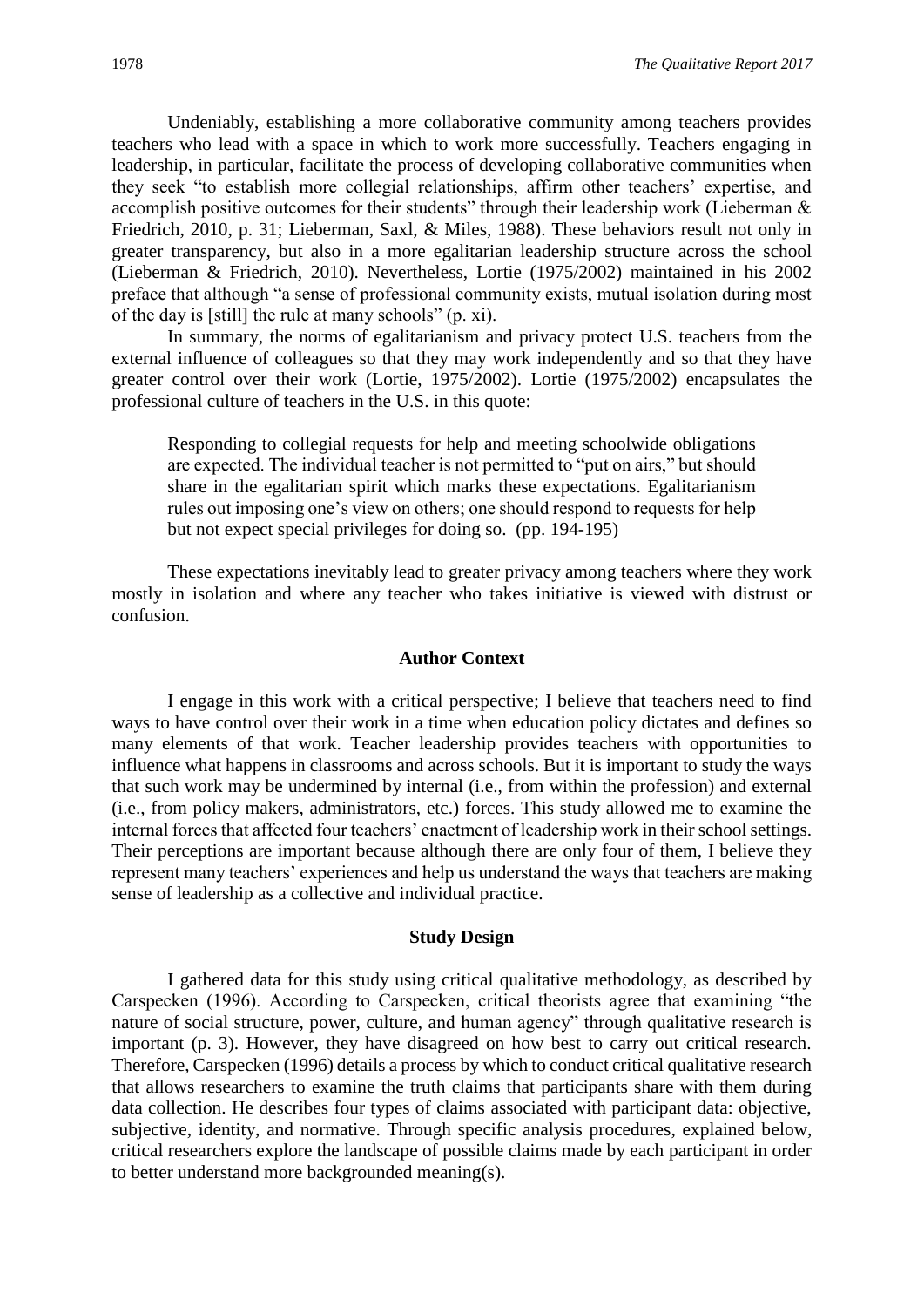Using the critical qualitative approach, I focused on examining participants' perspectives through two research questions guiding this study: (1) how do teachers enact leadership in their schools; and (2) what complicates or enables teachers' leadership activity? The findings presented here draw on my doctoral dissertation (Bradley-Levine, 2008), portions of which also have appeared in other forms in other publications. In addition, this study was reviewed and approved by the Institutional Review Board of the university where I worked at the time.

#### **Participants**

Although all 17 teachers in the master's degree program were invited to participate in the study, only four agreed to participate. The other teachers declined to participate, perhaps because they were too busy or were disinterested in the study or because they had not engaged in leadership and could not contribute to a discussion about leadership enactment. I describe the four participants next.

Audrey, a secondary social studies teacher with seven years of teaching experience at the time of the study, wanted to earn her principal's license and felt the incentives offered by the district to participate in the program were attractive. She had extensive teacher leadership experience when she started the program, having served as a department chair for two years, a Critical Friends facilitator, a co-chair of the Climate Committee, and a member of the School Improvement Team. Allison, a secondary mathematics teacher with five years of experience at the time of the study, wanted to be a teacher leader, but not an administrator. She had teacher leadership experience prior to starting the program including being a member of her school's state test Data Analysis Committee, coaching cheerleading, sponsoring student council, and choreographing for the show choir. Pauline, an elementary special education teacher with six years of teaching experience at the time of the study, wanted to earn her master's degree and the program met her passion for life-long learning. Her teacher leadership experience included chairing the Family and Community Involvement Committee and serving on the School-wide Planning Committee. Phil, an elementary teacher with 10 years of teaching experience at the time of the study, wanted to earn a principal's license although this only became a goal during the study. He had experience as a teacher leader, having been a Parent-Teacher Organization (PTO) liaison, Positive Behavior Support facilitator, and a committee member of the state Student Achievement Institute and the School Improvement Committee.

## **In-Depth Interviewing**

I conducted interviews to allow the four participants to explore their development as teacher leaders. Interviews allow the researcher the flexibility to "continuously revise her understanding of core cultural categories employed by her subjects of study" and then to reformulate interview questions before, after, or during the interview (Carspecken, 1996, p. 75). Interviews also probe the "layered subjectivity" of participants, allowing them to discover and revise their initial thoughts and emotions through each stage of the interview process (Carspecken, 1996, p. 75). Interviewing is particularly important for critical research because as "dialogical data" it allows participants to become empowered through exploratory conversation (Carspecken, 1996, p. 154). These conversations help us discover "who we are, becoming more certain of our potentialities and capacities" (Carspecken, 1996, p. 169). Thus interviews offer participants the opportunity to "claim the existence and validity of entire worlds within which an identity is defined and located" (Carspecken, 1996, p. 169).

I interviewed the participants three times over six months. Interviews were semistructured, lasting between 30 and 60 minutes, and I conducted them in locations convenient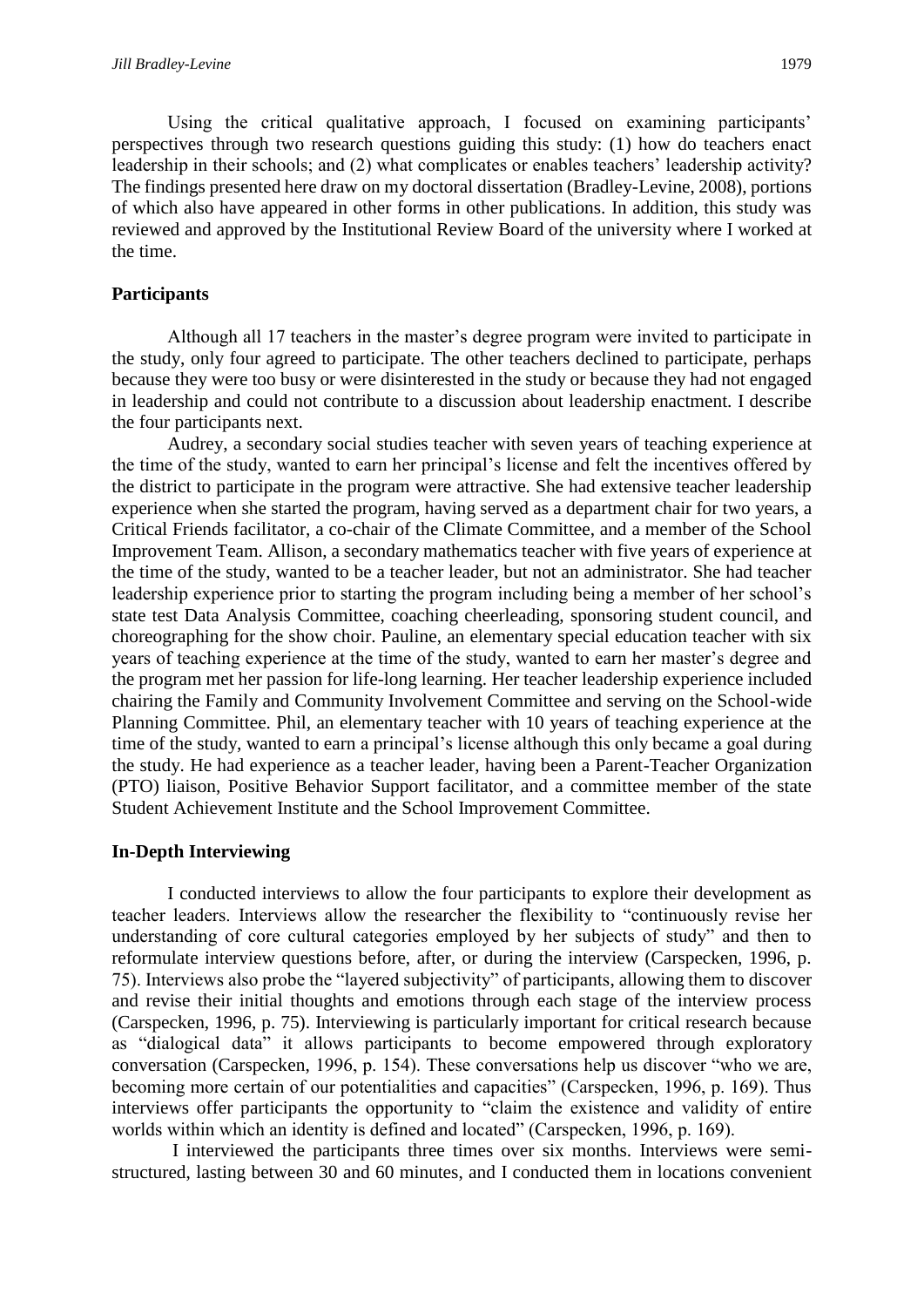for participants including their homes, classrooms, coffee shops and bookstores. I developed interview protocols after conducting observations of the participants in two of their graduate classes. This allowed me to probe ideas brought up during class discussions such as the ways their leadership work had changed since they started the master's degree program and how they were able to influence their colleagues to modify their practice through such leadership work. Finally, I audio-taped and transcribed each interview, and then sent the transcripts to participants for member checking.

# **Data Analysis**

After applying low-inference codes to objective features in the data, I conducted preliminary reconstructive analyses (PRA) on commonly occurring actions and statements (Carspecken, 1996). PRA involves developing meaning fields for expressions or actions connected to low-inference codes (Carspecken, 1996). Meaning fields represented all of the possible meanings that the expression or action had for the participant. Moreover, my shared experience as a former teacher and graduate student allowed me to be a "virtual participant" and improved the accuracy of meaning fields I created (Carspecken, 1996, p. 98). Table 1 provides an example of a meaning field.

| Audrey        | I think I'm well liked. I think some people think that I'm an overachiever, probably         |  |  |  |
|---------------|----------------------------------------------------------------------------------------------|--|--|--|
|               | accurately. I think that the three teachers in my building who are just do nothings—and      |  |  |  |
|               | everybody knows that they are on the margins, everybody knows that they are definitely       |  |  |  |
|               | mediocre—they don't like me. They probably think that I am pushy, maybe a know-it-           |  |  |  |
|               | all. Those are those three people. No one cares about what they think because if we          |  |  |  |
|               | based all of our decisions on what those people thought then we wouldn't do anything.        |  |  |  |
|               | I ignore them. I listen to what they say and I reply diplomatically. In fact, just last week |  |  |  |
|               | I had to reply to this one badgering email in a very diplomatic way and I did. Problem       |  |  |  |
|               | solved. Whatever. It doesn't get to me. Those three people don't get under my skin.          |  |  |  |
|               |                                                                                              |  |  |  |
| Meaning field | "I want my colleagues to like me."                                                           |  |  |  |
|               | "I work hard and people notice."                                                             |  |  |  |
|               | "A few (mediocre) teachers don't like me because I work hard."                               |  |  |  |
|               | "Most of my colleagues value hard-working people."                                           |  |  |  |
|               | "I don't want my work to be any more difficult than it already is."                          |  |  |  |
|               | "I don't want to become isolated from my peers."                                             |  |  |  |
|               | "I don't care what mediocre teachers think about me."                                        |  |  |  |
|               | "We need our colleagues' cooperation in order to do our work."                               |  |  |  |
|               | "I am able to negotiate potential negative interactions."                                    |  |  |  |
|               | "I am skilled at dealing with difficult, resistant teachers."                                |  |  |  |
|               | "I don't let these things get to me."                                                        |  |  |  |

Table 1. Meaning Field Example

After constructing meaning fields, I conducted pragmatic horizon analysis (PHA). PHA identifies the possible claims and back-grounded meanings of an action or expression. I searched for four types of claims including objective, subjective, normative, and identity. It is important to note that low-inference codes are only designed to identify objective claims. However, PHA allows the researcher to delve more deeply into the possible meanings of the data, and to explore a wider variety of claims including those that are feeling-based or subjective claims, those that are judgmental or normative claims, and those that are personal or identity claims. Table 2 provides an example of PHA.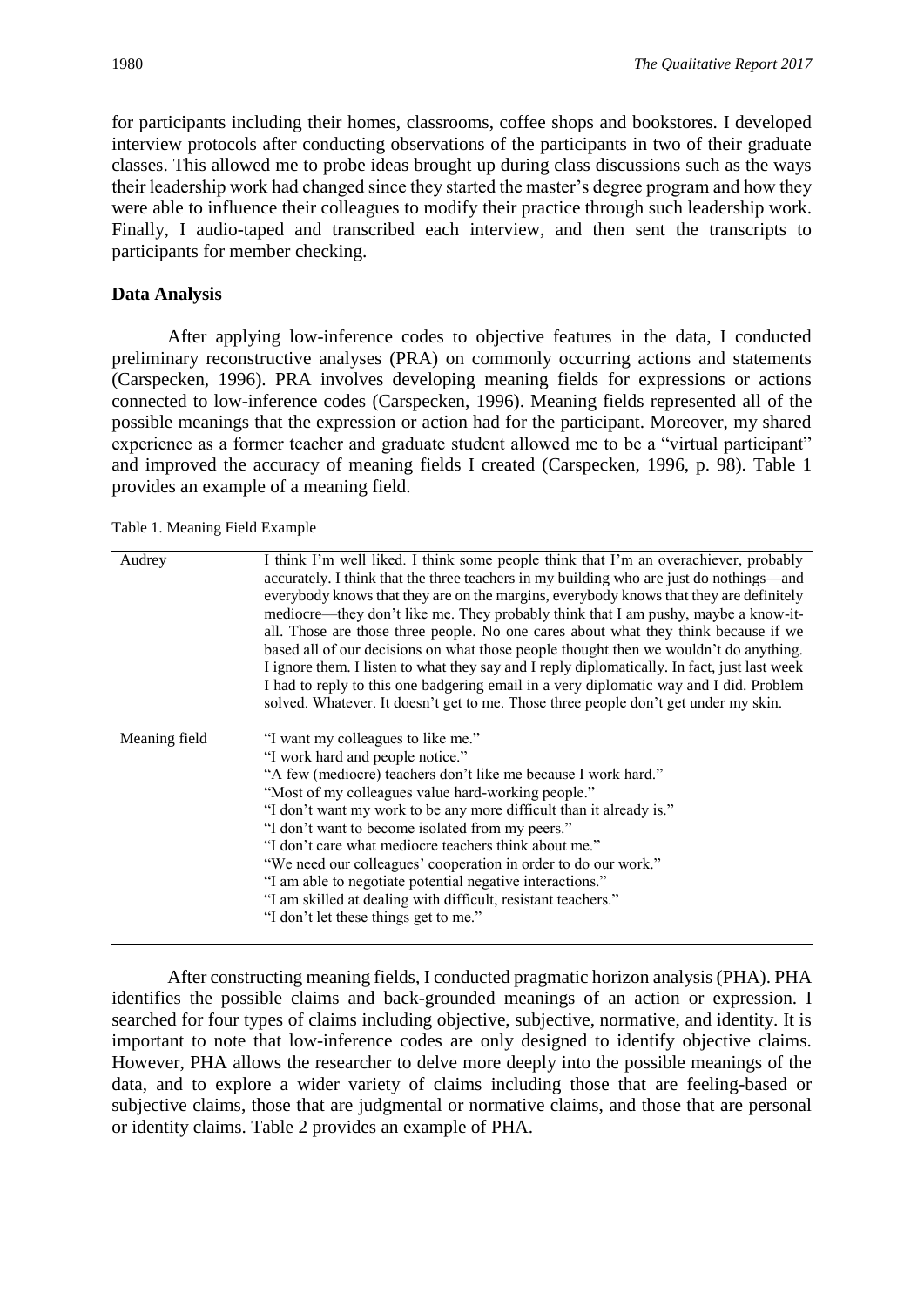|            | <b>Highly Foregrounded</b>                                                                                              | Foregrounded                                                                                                                       | Backgrounded                                                                                             | Highly<br>Backgrounded                                                                                                                                                                            |
|------------|-------------------------------------------------------------------------------------------------------------------------|------------------------------------------------------------------------------------------------------------------------------------|----------------------------------------------------------------------------------------------------------|---------------------------------------------------------------------------------------------------------------------------------------------------------------------------------------------------|
| Objective  | I do my job.<br>I am social.<br>My work is<br>sometimes difficult.                                                      | I can't do my job<br>alone.<br>I am social and want<br>to be part of a group.<br>My colleagues can<br>help make my work<br>easier. | I need my colleagues<br>to help me do my<br>job.<br>I care what people<br>think about me.                | My colleagues might<br>be able to do my job<br>better than me.<br>My colleagues might<br>not accept me.                                                                                           |
| Subjective | I feel social.                                                                                                          | I feel uncomfortable<br>that my colleagues<br>might not like me.                                                                   | I feel conflicted<br>about what I think I<br>should do and the<br>fact that I want to be<br>cooperative. | I feel irritated that<br>my colleagues aren't<br>supportive of my<br>work.                                                                                                                        |
| Normative  | Cooperation is good.<br>Hard work is good.<br>Being diplomatic<br>with resistant teachers<br>is good.                   | Everyone in a peer<br>relationship should<br>contribute positively.<br>People's work should<br>be respected.                       | Teachers should<br>work together.<br>Teachers should be<br>supportive of each<br>other.                  | Some teachers<br>should have more to<br>contribute than<br>others.<br>Some teachers'<br>opinions or feelings<br>should be more<br>important than<br>others.<br>Some people should<br>be silenced. |
| Identity   | I am an open-minded<br>person.<br>I am a fair person.<br>I am a diplomatic<br>person.<br>I am an independent<br>person. | I am a generous<br>person (for putting up<br>with mediocre<br>teachers).                                                           | I am a realistic<br>person.                                                                              | I am a weak person<br>because I will not<br>confront mediocre<br>teachers head-on.                                                                                                                |

#### Table 2. Pragmatic Horizon Analysis Example

With PHA complete, I was able to develop more high-inference codes; these represented the full range of possible claims made by participants. I re-coded the data using these high-inference codes. Finally, I compared the data within each new code to determine how ideas overlapped or related to each other. Through this process, I began to see that the participants' leadership work was limited by the norms of the teaching profession, as described above.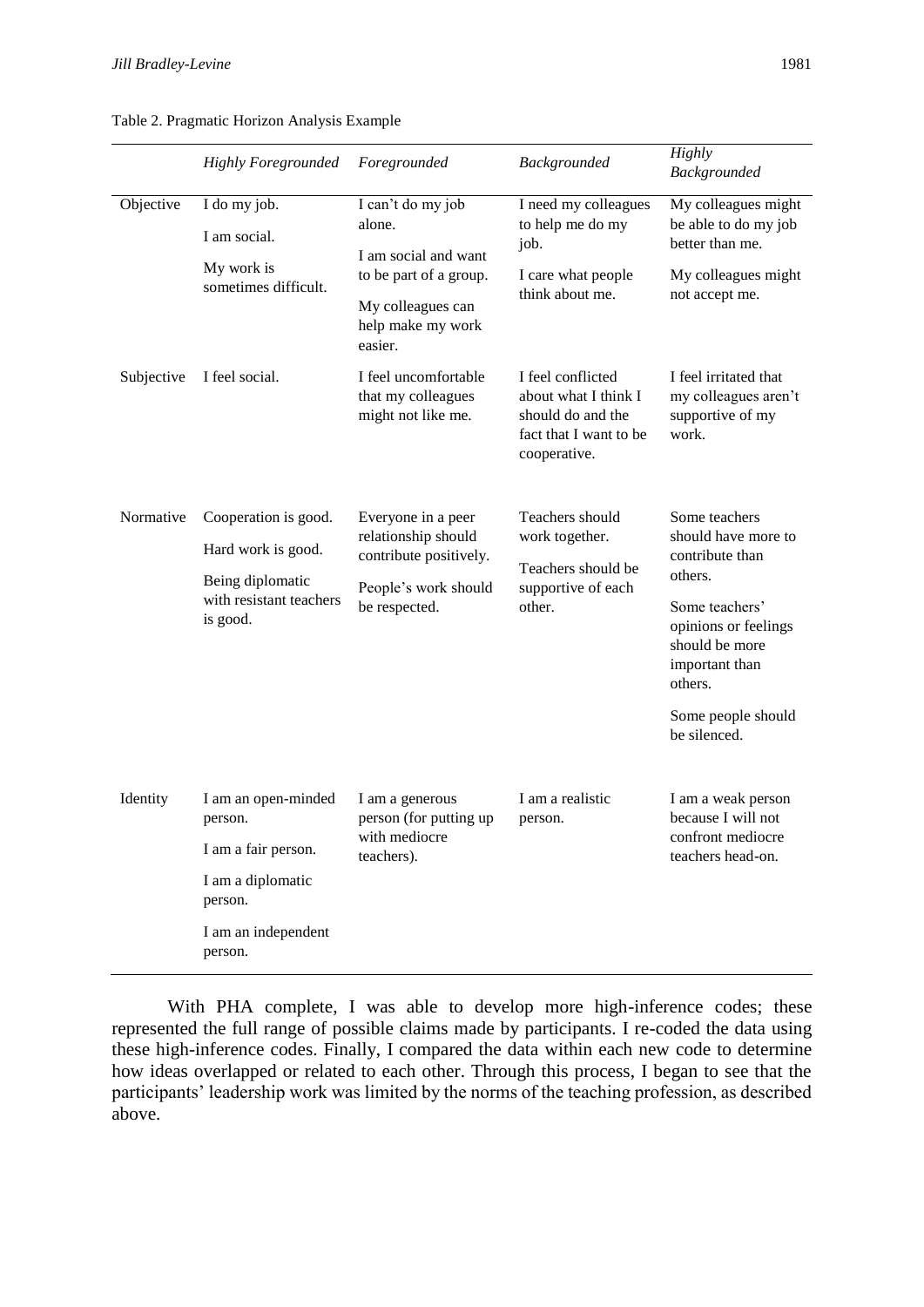## **Validity Checks**

I conducted validity checks throughout the data collection and analysis process including prolonged engagement, peer debriefing, member checks, negative case analysis, and consistency checks (Carspecken, 1996). Peer de-briefers included professors teaching the courses I observed, doctoral students outside the program who took one course within the program, and other teachers in the district who were pursuing their master's degree in a different program. De-briefers checked observation notes for bias and the inference level of codes. Other graduate students familiar with qualitative methods peer debriefed the interviews by reading transcripts in search of leading questions or comments. They also debriefed the PRA and PHA analyses. Additionally, I asked the participants to review various analysis documents, and encouraged them to challenge interpretations or add their own. I utilized negative case analysis when one incident was inconsistent with a code or theme. Finally, I conducted consistency checks by comparing what participants said during interviews over time.

#### **Findings**

Participants reported enacting teacher leadership in various ways within their schools. Their master's degree program pushed them to be reflective about the ways they enacted leadership, as well as how effective their enactment was among their colleagues, two ideas that emerged during the interviews. The findings presented here include a description of two themes relevant to the research questions for this study. The first shares participants' descriptions of their colleagues' perceptions of them as teacher leaders. The second examines participants' thoughts about the potential conflict between teacher leadership as supportive or evaluative in nature.

#### **How Enactment Is Affected by Others' Perceptions of Teacher Leaders**

The participants enacted leadership in a variety of ways including through formally assigned tasks, as well as through developing influential relationships with their colleagues. However, as they explored the ways they enacted leadership, they realized that their enactment was shaped by their colleagues' perceptions of them. Phil and Audrey both identified themselves as teacher leaders through the formal work they did in their schools. However, they were frustrated by their perceived futility of this work, which was either not supported by administrators or rejected by colleagues. As such, both sought authority through formal roles, something they believed they could acquire by eventually becoming school principals. Conversely, Allison did not consider herself a teacher leader although she accepted that her peers considered her a leader because they asked her for advice. Her colleagues' perceptions of her informed the way that she defined and enacted teacher leadership in her school setting.

Phil deduced that his colleagues must consider him a teacher leader because they often asked him for assistance. For example, one colleague who had not taught a novel in the past asked Phil to help him plan a unit to teach a novel. Nevertheless, even though his colleagues utilized Phil's expertise, Phil was frustrated by what he considered the principal's lack of support for his teacher leadership efforts:

[Although my principal] will tell you that I'm a leader, I don't feel like I'm a leader because I don't feel like I'm ever given the opportunity to make a decision. I don't feel empowered. There was a time that I did…I put this block schedule together…we went to another teacher's house and laid [out] all these things and discussed how we were going to approach [the principal] with it and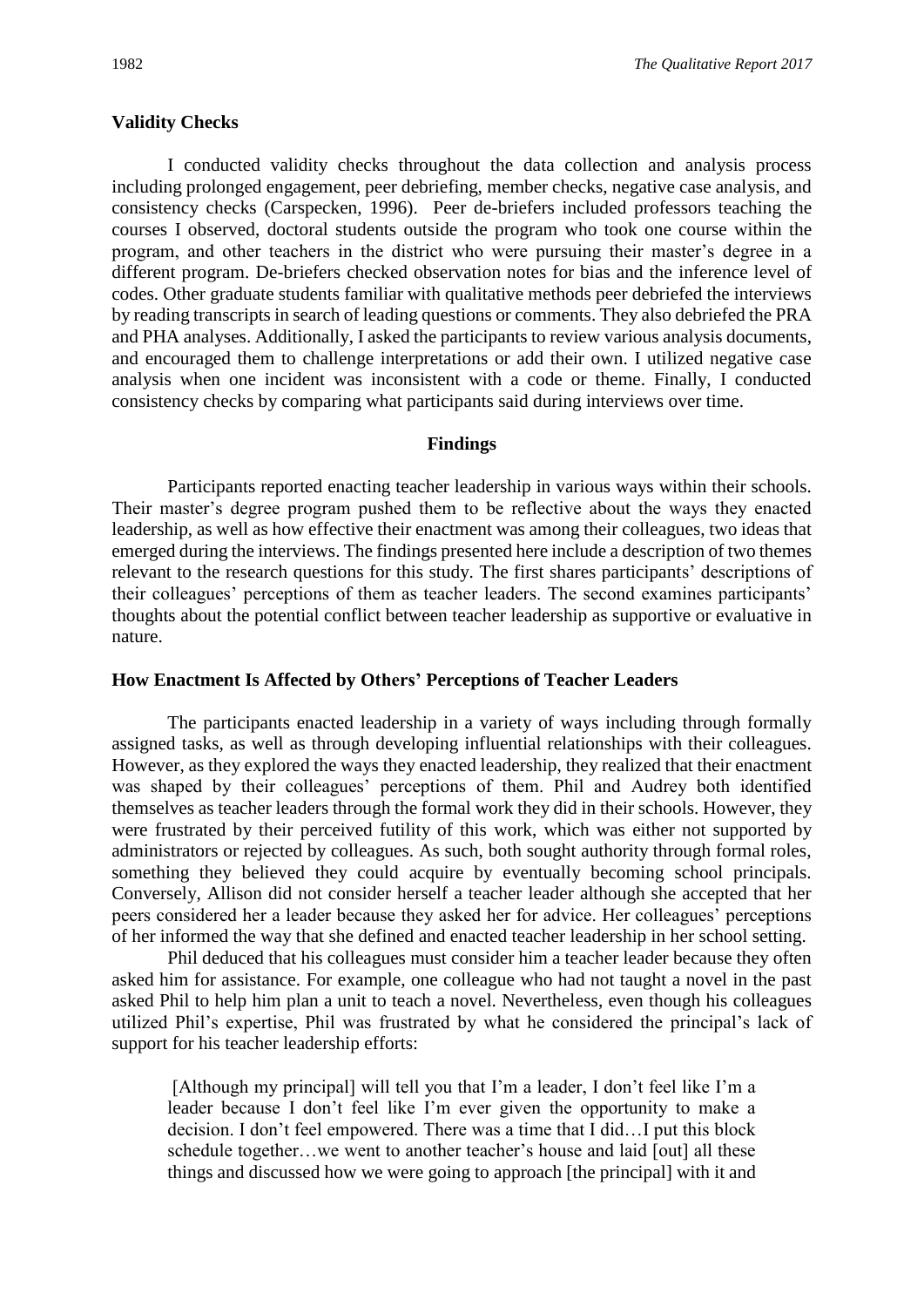she said yes. After one year she said no. She said we weren't going to do it again. She thought that there were problems with it.

Phil judged that his influence, hard work, and initiative were not appreciated or supported by the principal, and he began to question whether he could influence change in his school as a teacher leader. He assumed that without the authority of the position of school principal, he was powerless to affect the status quo at his school. Therefore, Phil determined to become a principal so that he would have more power to transform his school.

Audrey also identified herself as a teacher leader because of the extra work she had taken on at her school. Her colleagues recognized her as the leader of committees, book studies, and a Critical Friends professional collaboration group. She was always volunteering to lead another initiative so that her colleagues could not help but notice her leadership work. In addition, like Phil, Audrey viewed herself as respected by fellow teachers since they came to her for help:

I am perceived definitely as a teacher leader. That is for sure. That is a given. People come to me. I'm not always the one that stands up and presents things at faculty meetings and runs activities but oftentimes I get a lot of follow-up emails or questions [such as] "Can you point me to this resource? Can you point me to that resource?" I tend to have pretty good follow-through so I think people appreciate that. That is why they keep asking me.

Audrey noted that her colleagues sought her advice because she showed commitment and responded to their needs, something she thought they valued. However, Audrey reflected that some teachers did not appreciate her leadership skills, and even interfered with her work. She tolerated these colleagues, but showed concern that they might negatively influence other teachers' perceptions of her:

Some people think that I'm an overachiever, probably accurately. I think that the three teachers in my building who are just "do nothings"—and everybody knows that they are on the margins; everybody knows that they are definitely mediocre—they don't like me. They probably think that I am pushy, maybe a know-it-all…No one cares about what they think because if we based all of our decisions on what those people thought then we wouldn't do anything. I ignore them. I listen to what they say and I reply diplomatically. In fact, just last week I had to reply to this one badgering email in a very diplomatic way and I did. Problem solved. Whatever. It doesn't get to me. Those three people don't get under my skin.

Audrey sought recognition for her work so the fact that some of her colleagues did not appreciate or support this work upset her. Although she claimed indifference to their opinion, she did seem to care what her peers thought about her work. Consequently, she had grown disenfranchised with the idea of teacher leadership and planned to become a school principal.

Allison chose not to volunteer for teacher leader positions. She identified herself as a teacher leader because her colleagues approached her for advice in working with special groups of students. Because Allison was a naturally unassuming person, teachers did not feel threatened asking her for guidance. Rather, they had identified her as an expert on specific groups of students she had worked with in the past. Allison never promoted herself as an expert: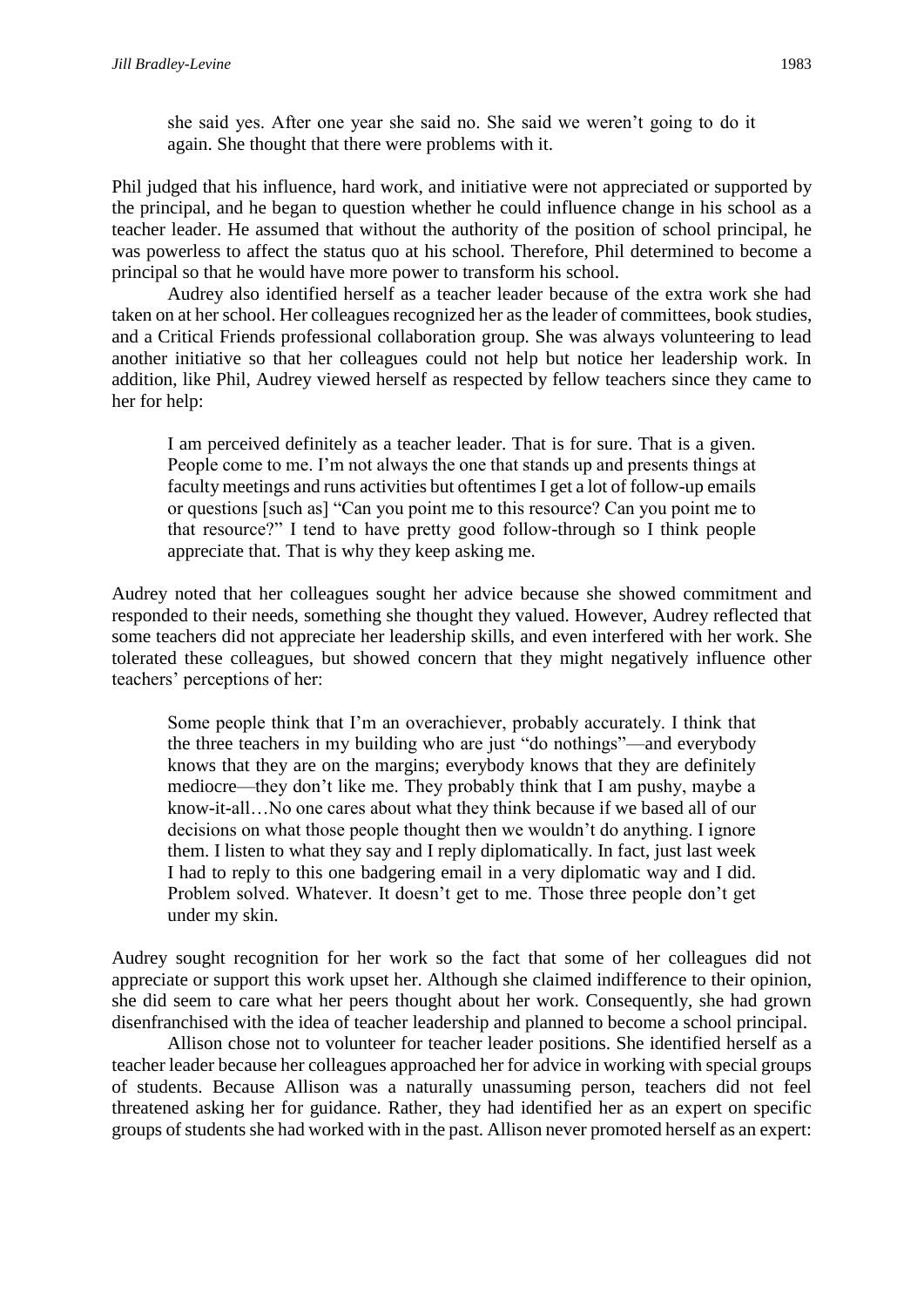A lot of my colleagues come to me because they know that my first two years of teaching were strictly junior high and they know that my experience at [my former school] was with at-risk students. That helps them too. They come to me a lot for things with lower achieving students and discipline issues, and students not being interested in something. [They ask me,] "How do you get them interested?"

Allison approached her role as a teacher leader with humility, and thus found she was able to support her colleagues without coming off as arrogant. Thus, Allison found that her colleagues perceived her as a teacher leader without her having to assert her expertise in a way that made her (or them) feel uncomfortable.

## **Teacher Leadership as Supportive Versus Evaluative**

Participants struggled to determine the appropriate balance between responding to direct requests for support from colleagues and offering unsolicited advice. They tended to doubt their influence over their colleagues for various reasons. Phil, Audrey, and Pauline wished to avoid conflict, and did not want their advice to be perceived as evaluative or judgmental by their peers. Audrey and Pauline in particular were concerned that their contemporaries considered them too inexperienced to provide leadership, or that their peers found them too arrogant to want to listen to their suggestions. As a result, these three participants worked to establish rapport with their colleagues in order to improve their credibility and influence. In addition, Phil and Audrey sought the principalship in order to secure the authority they thought necessary to influence teaching practice in their buildings. However, Pauline and Allison retained their faith that authority is not necessary for teachers to have influence in their schools. They focused their attention on developing positive relationships with their colleagues in order to grow mutual trust and respect.

Phil found it easy to enact supportive teacher leadership. For example, he shared curricular resources and instructional advice with colleagues when they asked. However, he was reluctant to exert influence that might be interpreted as evaluative by his colleagues. He described an incident when he did not offer advice to a teacher even though he thought she had handled a disciplinary situation ineffectively:

If [the student] is telling the truth, [my colleague] was wrong. Is my role as a teacher to tell her she is wrong? That is a good question because maybe it is, maybe it's not. I wasn't there. Maybe there was more to it. Maybe there wasn't. If I open up this conflict with this teacher—it will be a conflict because I'm questioning her judgment, [then] in the long run is it going to be worth it? Is this teacher going to change?

Phil stopped himself from coaching his colleague in order to avoid a conflict. He imagined that offering such advice would appear more condemnatory than supportive, and therefore, be rejected by the teacher. In addition, Phil did not wish to disrupt his relationship with his peers, and had worked to build rapport with them by complimenting their work. However, Phil also questioned his authority to intervene, noting that it may be inappropriate for teachers to critique each other's practice. As such, it is no surprise that Phil aspired to the principalship, the only position he regarded as having the authority necessary to influence change within his school.

Audrey also experienced difficulty determining how to enact teacher leadership outside of a formal role such as committee chair or leader of a school-wide improvement initiative. When she held such positions, she exerted authority and held her peers accountable. However,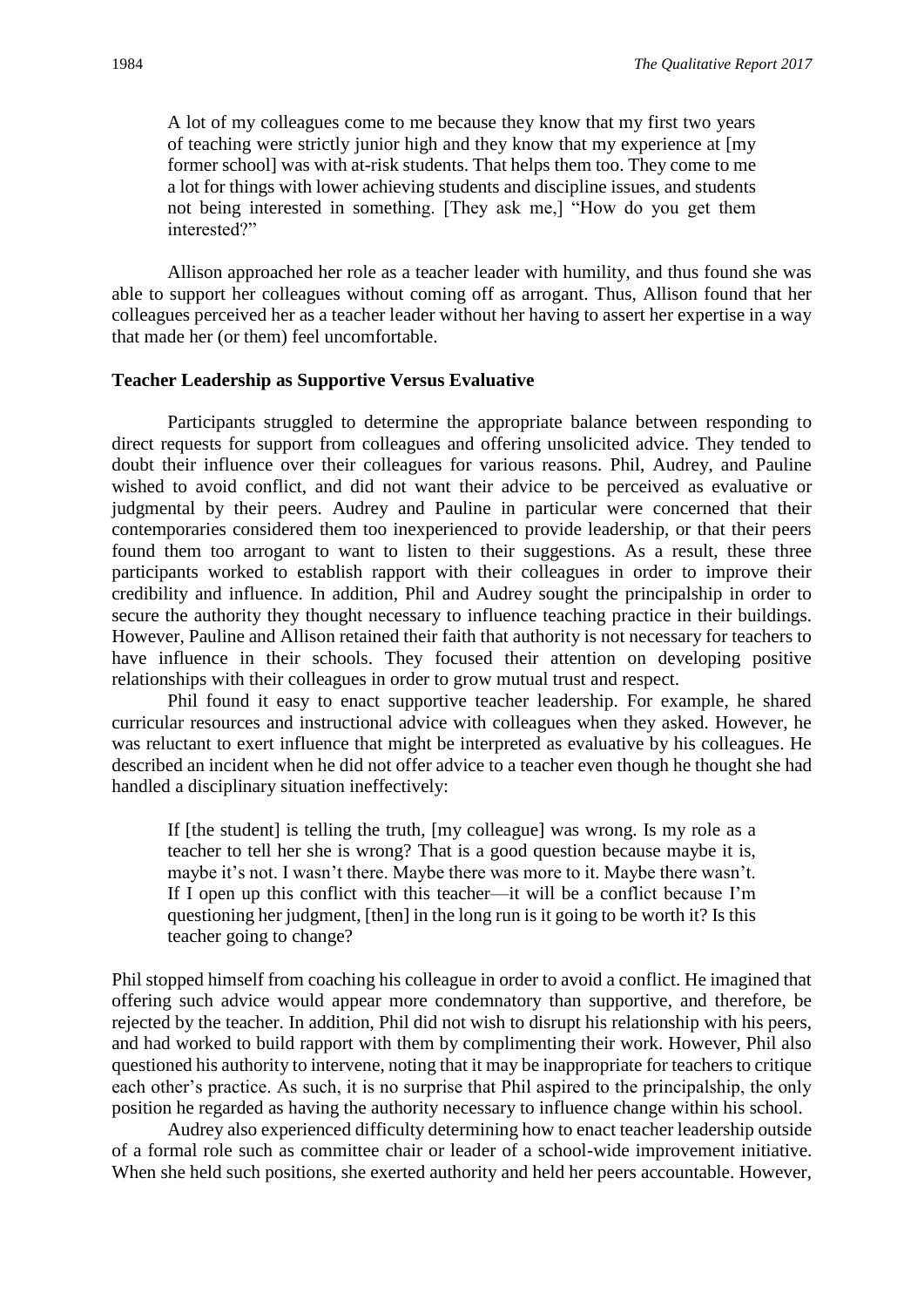minus a formal role, she dreaded creating conflict with her colleagues. She particularly avoided interfering in her colleagues' work until they solicited her help, "When I notice [a colleague in trouble or struggling]—not when they come to me, that is different [because] then I just try to help them, [but] if I notice it, then I am not real straightforward about it."

Audrey feared that she would be perceived as arrogant by her colleagues if she offered advice outside of her formal leadership roles. She judged that her lack of experience decreased the influence she had among her colleagues. Nonetheless, she recognized a need to become more confident when she observed a colleague requiring help. For example, she had noticed one of the teachers on her team becoming anxious about the behavior of two students. Audrey planned how she would build rapport with the teacher by sharing her concern for the teacher's wellbeing. She realized that the way she framed her offer of help was essential if she wanted the offer to be well-received and did not want the teacher to be insulted.

Like Phil and Audrey, Pauline was comfortable offering support to her colleagues. For example, she often invited teachers to place the students they were having trouble reaching in her small (pull-out) group for a given class period, something that provided relief to struggling teachers. However, Pauline lacked confidence when it came to offering unsolicited advice. For instance, despite her concern that her peers had negative perceptions of special needs students, she was reticent to challenge them directly because they had ignored her in the past. Even so, her sense of responsibility to her students motivated her to find ways to exert influence as a teacher; figuring out how to challenge her colleagues' beliefs about students effectively was one reason she had joined the master's degree program. She reported that her leadership training was helping her learn how to confront her colleagues in a positive and influential way: "[The courses] gave me the words but I still fight to say them because I still wonder, 'What are they going to think when I say this?' You still have to work with those people." Pauline acknowledged that she had utilized a "cocky" approach to giving advice in the past. Thus, she was working to rebuild broken relationships with her colleagues by offering suggestions in a more constructive way and by praising them for their success in working with special needs students. She had begun to notice that improving her relationships with her colleagues had changed their perceptions of her. They were taking her advice and asking for her opinion more often, reinforcing her belief that teacher leaders had the ability to affect change through positive relationships.

In contrast to the other participants, Allison felt confident supporting and challenging her colleagues. Her experience as part of a teacher-led professional learning community (PLC) at her school shaped her perspective of teacher leadership as a democratic and empowering activity: "I'm not one of the few leaders. There are lots of leaders. I am able to learn from them and …still kind of influence others as well." She recognized that the PLC structure used at her school established trust among teachers, creating a safe space for owning weaknesses and acknowledging strengths. In addition, she privileged influence relationships over formal roles in the enactment of teacher leadership: "It's the teacher leaders that want to do something, the people who I perceive as a teacher leader whether they think they are or not. I feel those are the teachers who would initiate something." Allison linked teacher leadership to each member of a learning community being able to initiate change by following their passions. As such, Allison noted that teachers would become leaders in areas that most interested them or where they were experts so that all teachers have opportunities to lead. Allison's view of teacher leadership enactment was the only one that allowed for supportive and challenging behaviors to coexist.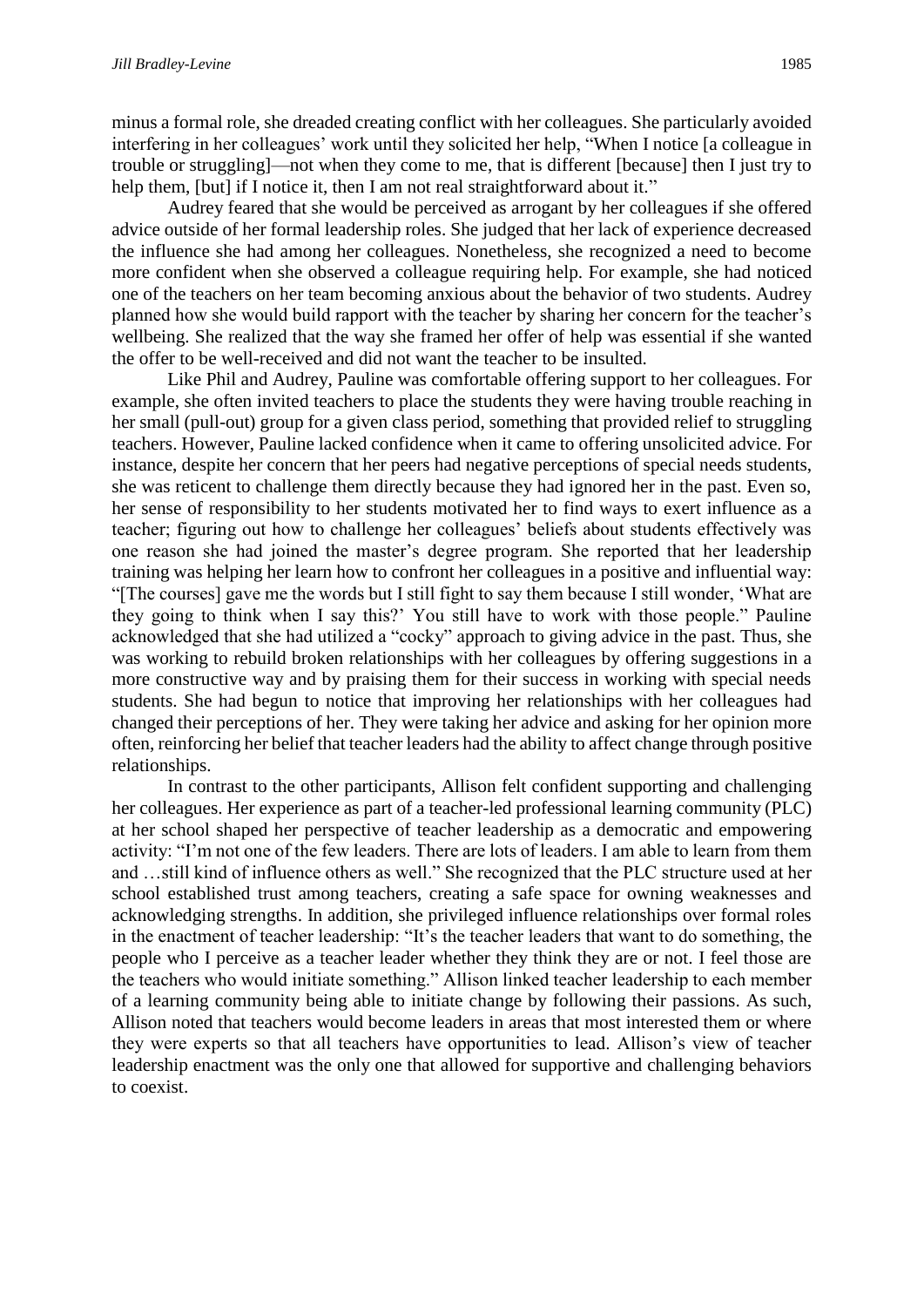## **Discussion**

The findings presented here demonstrate how the concept of teacher leadership interacts with the professional norms for teachers in the U.S. When the participants took the initiative to do leadership, they often felt frustrated because either administrators or their colleagues ignored, rejected, or resisted their efforts to lead. On the other hand, when they merely responded to requests for advice or help, their efforts were rewarded with acceptance and respect. For example, Audrey, Phil and Allison described how their colleagues and sometimes administrators asked them for assistance. Because they identified this as acknowledgement of their expertise, they considered evidence that their colleagues consider them leaders. However, such requests are accepted within the U.S. teaching cultural norm of egalitarianism, and are not necessarily associated with any particular recognition of leadership (Lortie, 1975/2002). Therefore, the participants' identification of themselves as leaders based on this behavior may be misguided. However, if teacher leadership is, in fact, the act of influencing one's colleagues to change their practice (Danielson, 2006), then perhaps it matters less whether teacher leaders offered their advice without being asked, or offered their advice after being asked by their colleagues. The important point may be that they are engaging in an influence relationship with a colleague.

Nevertheless, the fact that Allison was perceived as unassuming by her colleagues, while Audrey was seen as overbearing may have been impacted by Allison's refusal to seek leadership positions compared to Audrey. The pursuit of positions of leadership is certainly in conflict with the norm of egalitarianism because taking such positions shows an interest in extrinsic rewards (Lortie, 1975/2002). An important question to ask is whether it should be acceptable for teachers to reject the leadership work of some teachers simply because they do not like the way the teacher engages in the work. For instance, because Audrey took initiative and got things done, she was viewed by some of her colleagues as arrogant while Allison's inclination to wait until she was asked to lead caused her colleagues to consider her modest. It is unsurprising that Audrey felt frustrated by her experiences when enacting leadership. She expected to be rewarded for being resourceful, but instead she was criticized. This indicates a need for change within the professional norms of teaching in the U.S. so that when teachers take on extra work, they are met with a sense of appreciation rather than suspicion (Lortie, 1975/2002).

The conflict that the participants experienced between providing support or evaluating practice demonstrated the professional norm of privacy. They were aware of an expectation that they should not interfere with their colleagues' work. However, the expectation was amplified when their interference was viewed as evaluative rather than supportive. Lortie (1975/2002) did not distinguish between support and evaluation, finding that any interference in classroom practice ran contrary to the norm of privacy. In that case, the conflict experienced by the participants was wasted energy because the problem was not located in how they worked with colleagues or the nature of their assistance, but in the interference itself. Nevertheless, they each continued to work to build positive and trusting relationships with their colleagues in an attempt to influence those colleagues' work.

Finally, it is obvious that all four participants understood the norms of the teaching profession in the U.S. The amount of time and energy they spent considering whether to act or not act, and the approach to take provides evidence that they knew that egalitarianism and privacy dictate the work of teachers. This has not changed much since Lortie's (1975/2002) initial study of the teaching culture in the U.S. However, Allison's experience of her professional learning community, and the confidence it gave her to interfere in her colleagues' work when she felt it was most important offers some hope for teachers engaging in leadership in their schools. When structures change, they can transform culture, even when the culture has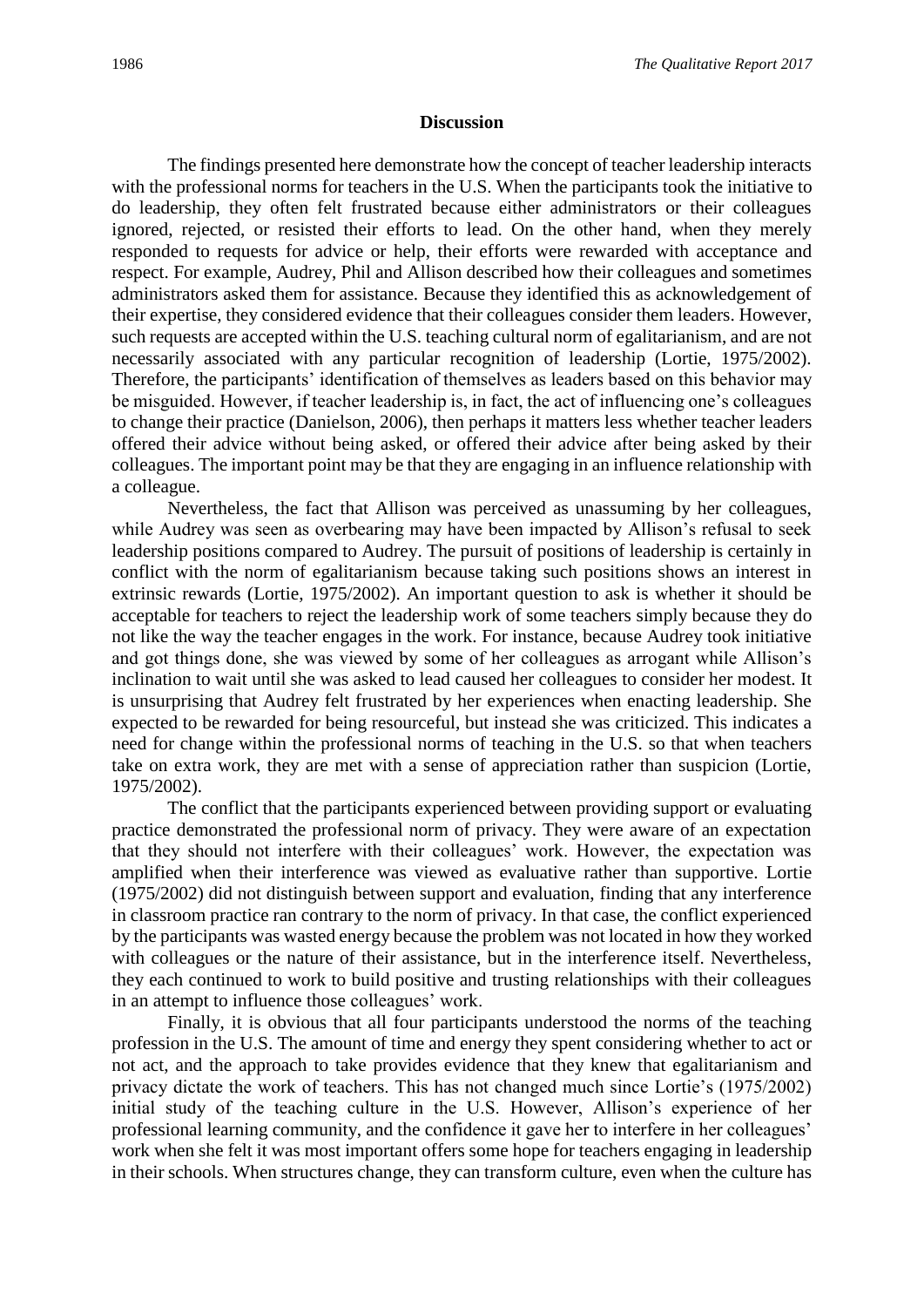# **Conclusion**

The findings of this study suggest the importance of transforming the cultural norms for teachers in the U.S. Such transformation may be possible through processes and practices that replace the culture of privacy with a culture of transparency. This could occur through the expansion of communities of learning within schools. These communities provide opportunities for all teachers to engage in leadership based on their individual areas of expertise. Lieberman, Saxl, and Miles (1988) recommended several processes important to developing learning communities within schools: establishing trusting relationships, understanding and diagnosing school cultural issues, controlling the change process, allocating and using resources, managing the work required for the change process, and fostering skills and confidence in others. When applied, these processes have created spaces where more teachers across a school engage in meaningful leadership work.

The primary limitation of this study is that there were only four participants, and that their experiences could differ from many other teachers' experiences. In truth, there were differences among these four teachers that distinguished them in their perceptions of teacher leadership and how they enacted leadership. Future research should be conducted in different school settings, and with teachers who have experiences that differ from the four teachers who participated in this study. Their experiences may not be universal, and to more deeply understand the ways that professional norms affect teachers' enactment of leadership, further research should be pursued.

## **References**

- Bradley-Levine, J. S. (2008). *The role of leadership preparation in teacher leaders' formation of critical consciousness and enactment of critical teacher leadership* (Doctoral dissertation) Indiana University, Bloomington, IN. Retrieved from <http://hdl.handle.net/2022/8426>
- Carspecken, P. F. (1996). *Critical ethnography in educational research: A theoretical and practical guide*. New York, NY: Routledge.
- Danielson, C. (2006). *Teacher leadership that strengthens professional practice*. Alexandria, VA: Association for Supervision and Curriculum Development.
- Duke, D. L. (1994). Drift, detachment, and the need for teacher leadership. In D. R. Walling (Ed.)*, Teachers as leaders: Perspectives on the professional development of teachers* (pp. 255-273). Bloomington, IN: Phi Delta Kappa Educational Foundation.
- Hatch, T., White, M. E., & Faigenbaum, D. (2005). Expertise, credibility, and influence: How teachers can influence policy, advance research, and improve performance. *Teachers College Record*, *107*(5), 1004-1035.
- Katzenmeyer, M., & Moller, G. (2001). *Awakening the sleeping giant: Helping teachers develop as leaders* (2nd ed.). Thousand Oaks, CA: Corwin Press.
- LeBlanc, P. R., & Shelton, M. M. (1997). Teacher leadership: The needs of teachers. *Action in Teacher Education*, *19*(3), 32-48.
- Lieberman, A., & Friedrich, L. (2010). *How teachers become leaders.* New York, NY: Teachers College Press.
- Lieberman, A., Saxl, E. R., & Miles, M. B. (1988). Teacher leadership: Ideology and practice. In A. Lieberman (Ed.), *Building a professional culture in schools* (pp. 148-166). New